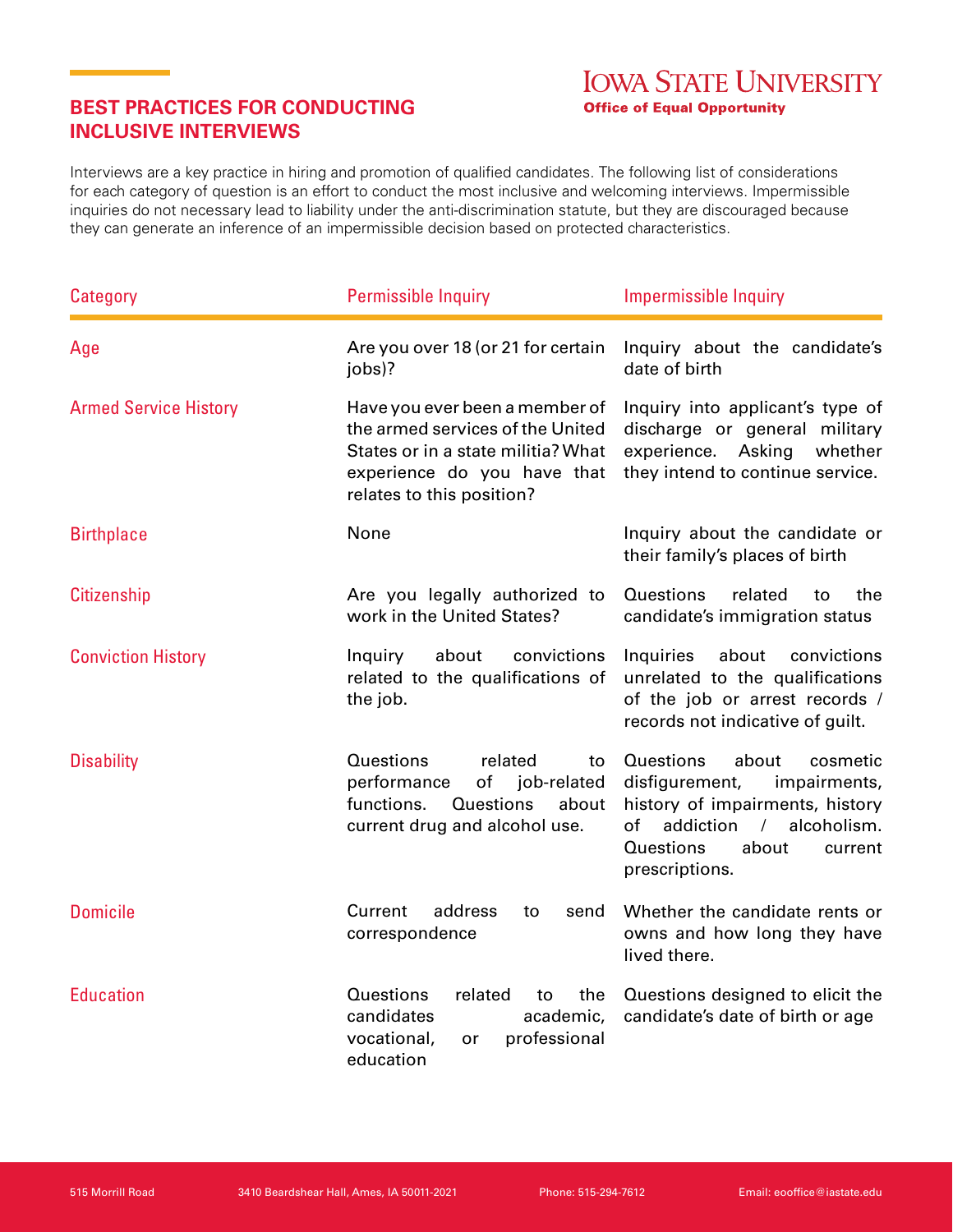## **IOWA STATE UNIVERSITY Office of Equal Opportunity**

| Category                | <b>Permissible Inquiry</b>                                                                                                   | <b>Impermissible Inquiry</b>                                                                                                                      |
|-------------------------|------------------------------------------------------------------------------------------------------------------------------|---------------------------------------------------------------------------------------------------------------------------------------------------|
| <b>Experience</b>       | Inquiry into work experience.<br>Inquiry into countries applicant<br>has visited.                                            | None.                                                                                                                                             |
| <b>Familial Status</b>  | None.                                                                                                                        | Inquiry or discussion about<br>marital status, number or age<br>and age of children, pregnancy,<br>child care arrangements or<br>maternity plans. |
| <b>Gender Identity</b>  | Asking a candidate, if unsure,<br>what their correct pronouns are.                                                           | Questions about whether they<br>have had surgery or how they<br>are dressed.                                                                      |
| <b>Height or Weight</b> | Questions<br>eliciting<br>this<br>information can only be asked if<br>job-related and consistent with<br>business necessity. | Questions<br>eliciting<br>this<br>information can only be asked if<br>job-related and consistent with<br>business necessity.                      |
| Language                | What<br>languages<br>does<br>the<br>candidate speak, write, read<br>fluently?                                                | How the candidate acquired the<br>ability to read, write or speak a<br>foreign language                                                           |
| <b>Marital Status</b>   | None.                                                                                                                        | Are you married / divorced?<br>What was your birth name?<br>What are the ages of your<br>children?                                                |
| <b>Memberships</b>      | Are you a member of<br>any<br>professional<br>societies<br>or<br>organizations?                                              | Inquiry into applicant's affiliation<br>with non-professional / political<br>organizations                                                        |
| <b>National Origin</b>  | None.                                                                                                                        | None.                                                                                                                                             |